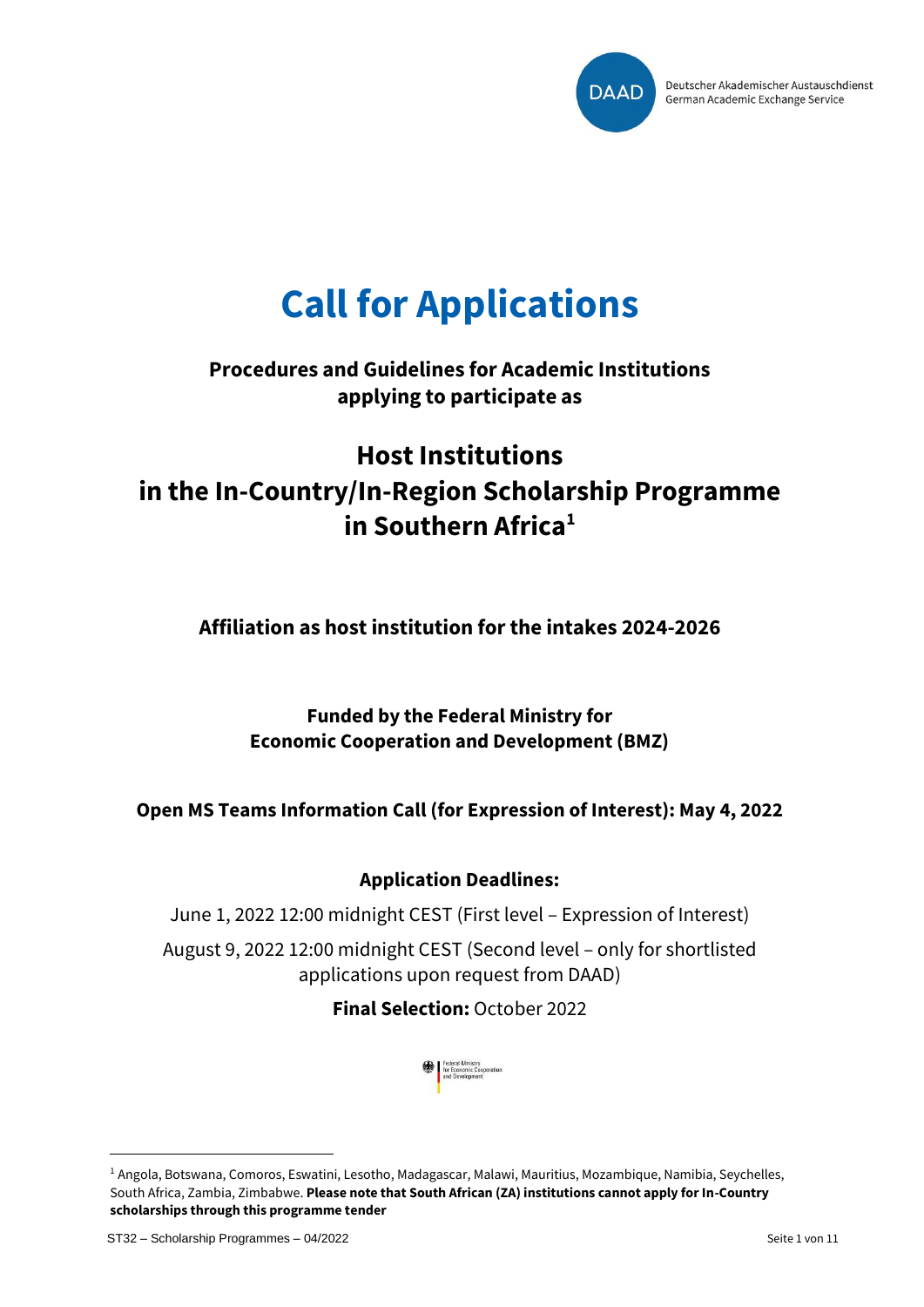

**What are the programme's background and objectives?**

The **In-Country/In-Region scholarship programme** aims at fostering strong, internationally oriented higher education systems in Sub Saharan-Africa with the capacity to contribute to sustainable development. To this end, scholarships are granted for development-related Master or doctoral studies for individuals who plan to pursue a career in teaching and/or research at a higher education institution in Sub Saharan-Africa. Scholarships are provided for high-quality (post)graduate programmes that give students and doctoral candidates excellent training opportunities.

Scholarships are awarded **only for selected (post)graduate programmes at host institutions that are affiliated with the programme.**

**These will receive an annual quota of Master and/or PhD scholarships** (both In-Country and In-Region with an emphasis on In-Region scholarships<sup>2</sup>) for (post)graduates programmes.

**This call for applications is therefore aimed at higher education institutions in Southern Africa** wishing to participate and commit to be host institutions in the programme. The selected host institution will be **affiliated with the programme for three intakes starting with intake 2024 and ending with intake 2026.** Afterwards it is possible to reapply for participation in the next Call for Host Institutions.

By training future academic and professional leaders, the programme contributes to the following **long-term impacts:**

- Qualified professionals' involvement in the solution of developmentrelated problems in Sub-Saharan Africa
- Graduates strengthening education and research in Sub-Saharan Africa
- Structural strengthening and regional networking of partner institutions and partner universities

To achieve these long-term impacts, the following outcomes have been formulated as programme objectives:

| <b>Programme objective 1:</b> Graduates are qualified to take on responsible<br>positions in or for their region of origin  |
|-----------------------------------------------------------------------------------------------------------------------------|
| <b>Programme objective 2:</b> The participation of women and underprivileged<br>groups is reinforced                        |
| <b>Programme objective 3:</b> Organisational, financial and personal capacities of<br>partner institutions are strengthened |

The target group for scholarships are graduates and postgraduates from Sub-Saharan Africa with a first academic degree if applying for a Master's programme,

<sup>2</sup> **Please note that South African (ZA) institutions cannot apply for In-Country scholarships through this programme tender**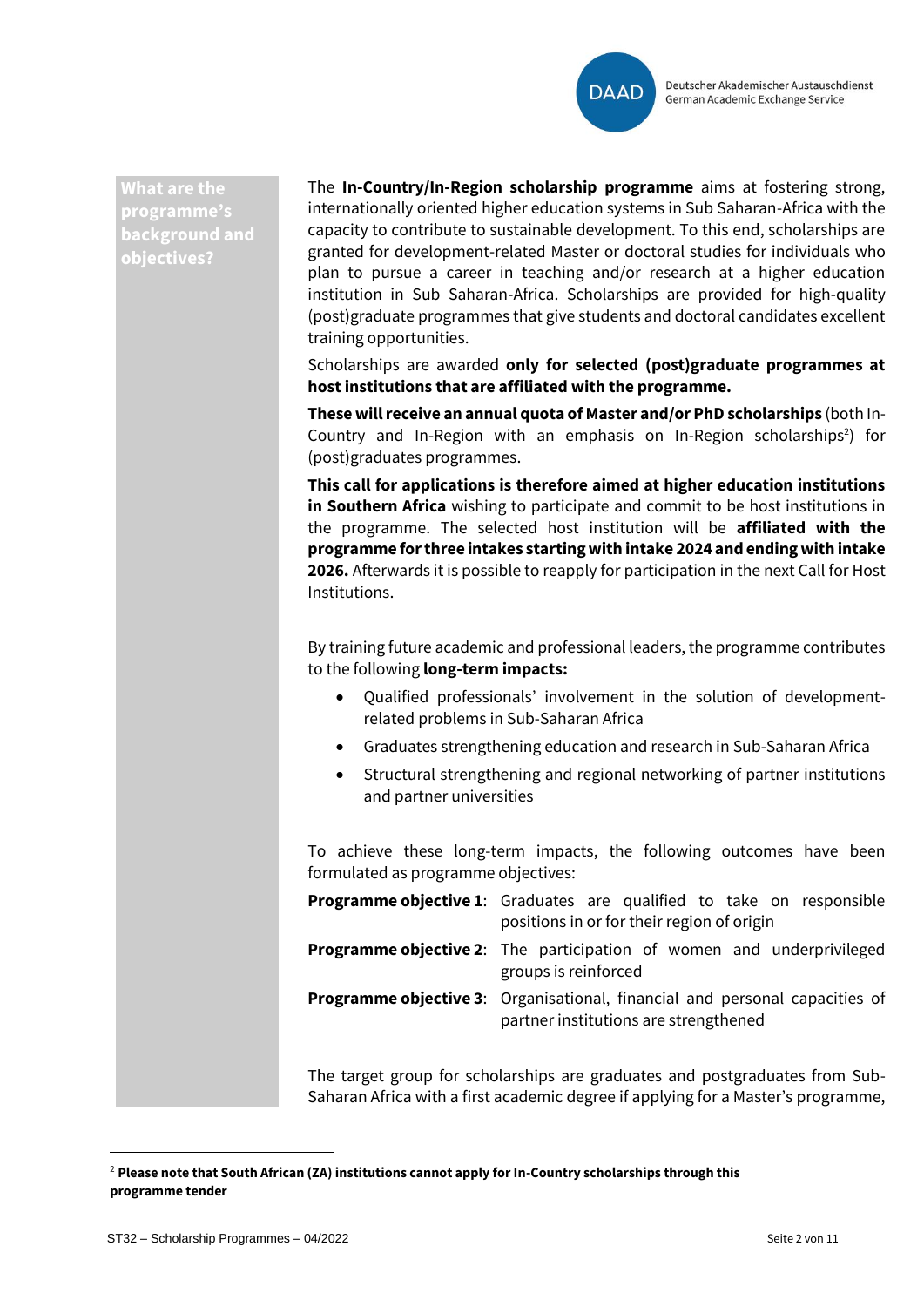

or with a Master's degree if applying for a doctoral programme who want to pursue Master's or PhD courses either

• in their **home country (In-Country scholarships<sup>3</sup>** are aimed at students who study in their home country or in the country for which they have a residence permit.)

**- or –**

• in another **Sub-Saharan African country (In-Region scholarships** are aimed at students who want to participate in a study programme in a country of their home region (here: Sub-Saharan Africa /outside their home country which they do not have a residence permit).

Scholarship funding is generally granted for the standard and regular period of the postgraduate programme. **All further details regarding scholarship funding and formal DAAD selection criteria** are listed in the respective call for scholarship applications that will be provided after successful admission as host institution. An example of the **Call for Scholarship Application**s can be found at the DAAD scholarship database (see Annex "Frequently asked questions").

**How is the programme monitored?** With the aim of achieving the above-mentioned objectives, the programme will be monitored through a results-oriented monitoring. Selected host institutions are mandated to actively participate by submitting an annual report, for which a template is provided by DAAD. In addition, DAAD carries out a graduate survey at the end of the scholarship and 3 years after the scholarship in order to gather data on the development of the scholarship competencies and careers. Participating higher education institutions will be asked to provide up-to-date contact details of their graduates.

<sup>3</sup> **Please note that South African (ZA) institutions cannot apply for In-Country scholarships through this programme tender**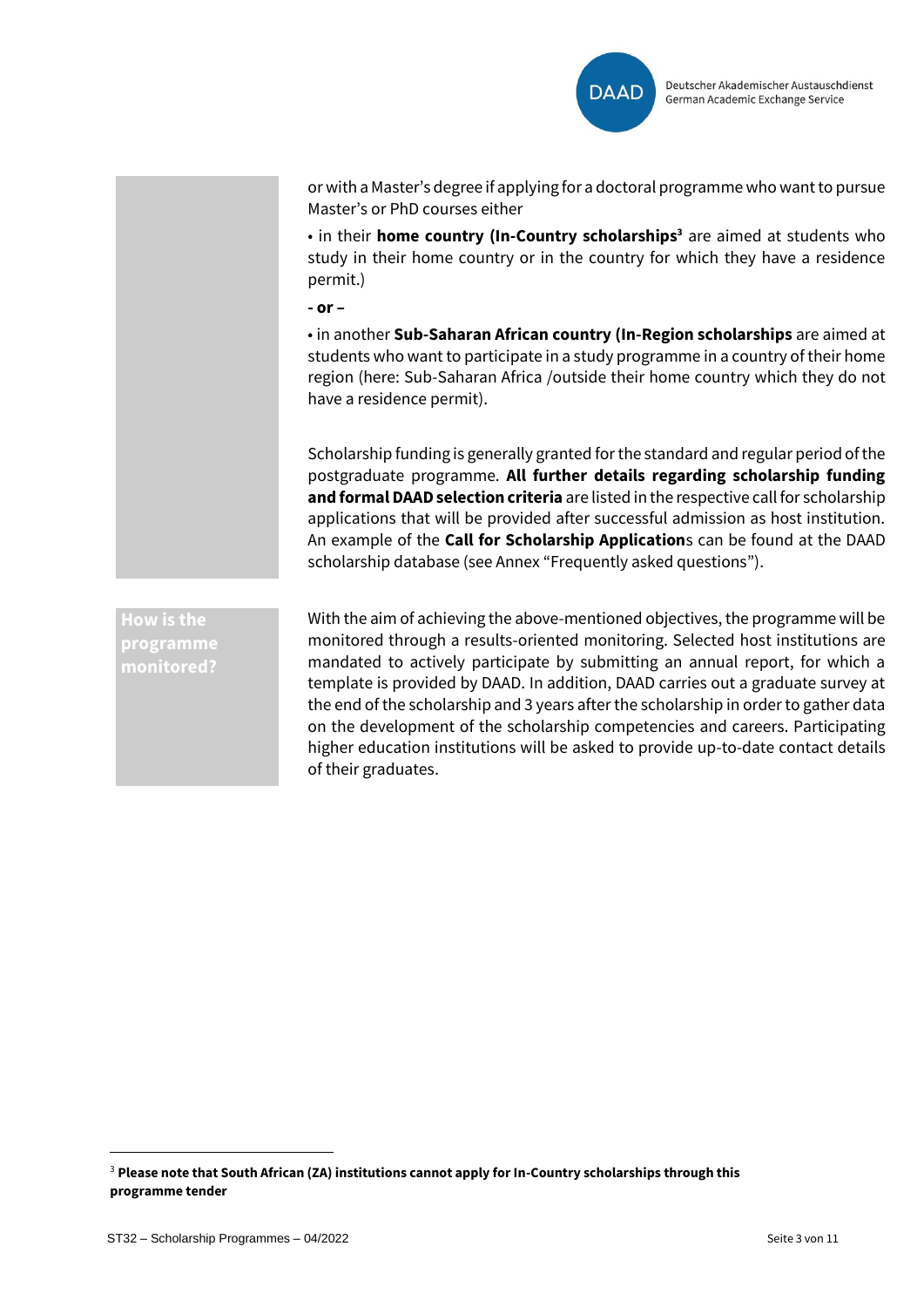

#### **Who is eligible for application?**

Public and private universities, research institutes and (research) networks in Southern Africa that offer high quality Master and PhD programmes which are geared towards capacity building of teaching and research staff.

The application may only be submitted for (post)graduate programmes **that have been accredited<sup>4</sup> . All applying institutions need to prove that at least one intake of the respective study or research programmes has graduated successfully**. Comprehensive statistical information on applicant, student, dropout and graduation rates must also be provided.

**Part-time programmes, specialization courses or professional and further training programmes that do not lead to an award of a Master or PhD degree cannot be funded.**

Online or Blended-Learning programmes are not generally excluded, but intensive consultation prior to application or preferably prior to submission of the expression of interest is highly recommended and requested.

Applying networks need to define and provide detailed information on all member institutions where scholarship holders will be registered, admitted and awarded the degree.

Programmes should be run mainly in the host institution's network<sup>5</sup> and/or country for at least 75% of the entire study period.

(Post)graduate programmes should preferably be in English. Other languages are not excluded in principle. Please note, however, that scholarship applications (including all related documents) must be submitted to the DAAD in English or German.

**Which subject areas are eligible for funding?**

The offered Master and doctoral programmes need to focus on subject areas with **strong relevance to national and/or regional development plans** with a clear and **strong linkage between the Sustainable Development Goals (SDGs)** and the content/focus of the programme and/or the future employment fields of the graduates (including the applied social sciences, environmental and other special areas of law but excluding the fine arts). The humanities might be considered in exceptional cases only if the aforementioned conditions are met.

DAAD aims to promote a diverse and broad range of studies through the scholarship programme from different providers in as many countries as possible.

Please note that no more than **four (post)graduate degree tracks per department** can be mentioned in the application form**.** If different departments of the same institution would like to apply, they should submit separate

<sup>&</sup>lt;sup>4</sup> In case no accreditation system is established – it needs to be proven that the (post) graduate programmes meet the

national/regional quality standards and requirements set by HE Commissions or National Qualification Frameworks etc.

<sup>5</sup> In the case of a network application, all potential host locations for scholarship holder must be included in the application. Member institutions that are not named in the application cannot be selected as the scholarship holders' target university.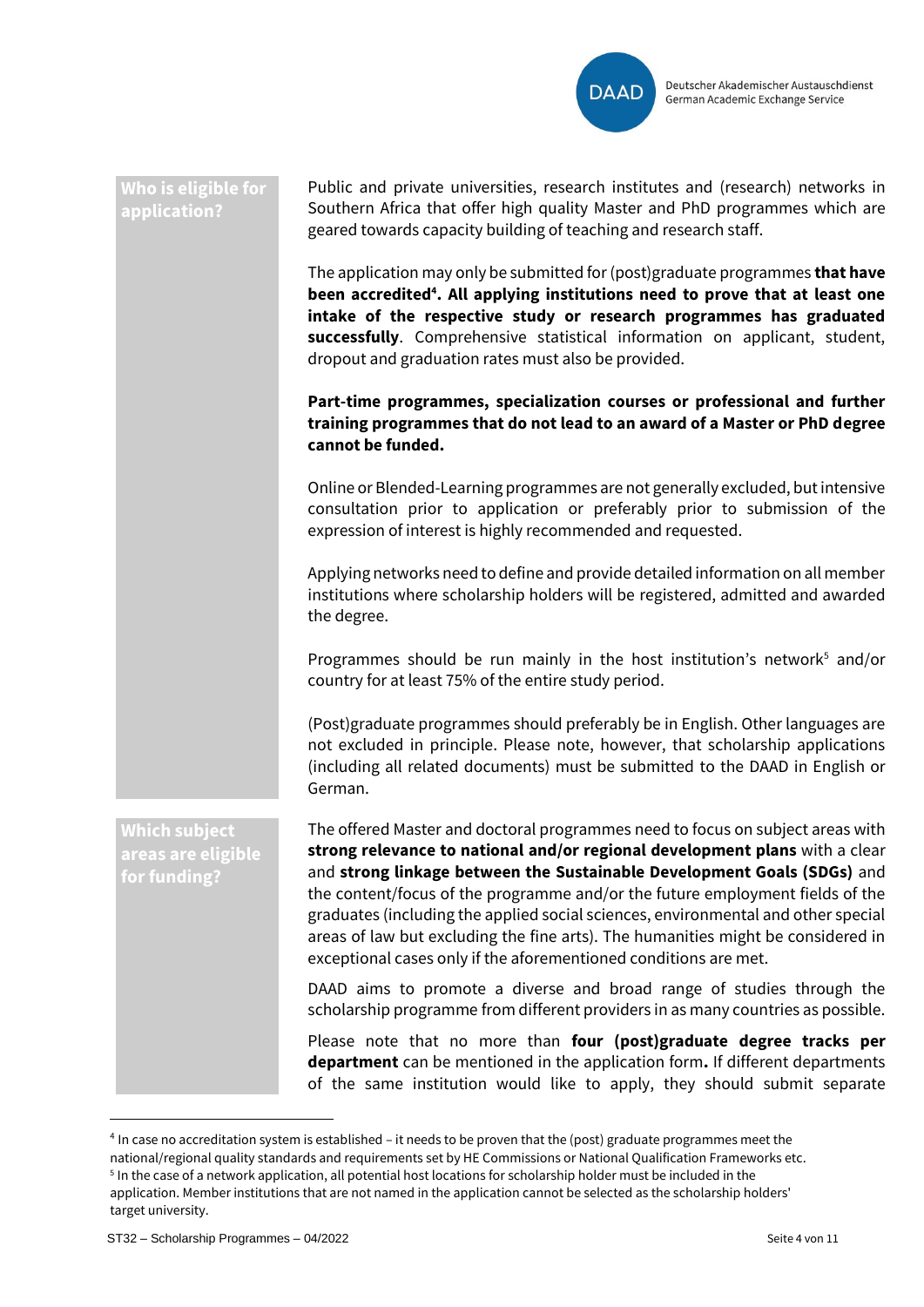

applications. No more than **three applications per institution** should be submitted. If more than three departments of an institution wish to apply, an internal university decision must take place beforehand.

**What is the content and time frame of the affiliation as host institution?**

After being successfully admitted to the programme, the host institution receives a quota of scholarships each intake (subject to availability of sufficient budgetary resources). The quota depends on the number of placements offered by the respective institution, the overall number of applicants, and available financial resources. When the quota is not met (due to financial or administrative reasons from either side) the quota cannot be taken into the next fiscal year.

**In accordance with the funding objectives, the number of In-Region scholarships generally needs to be higher than the number of In-Country scholarships. Networks and centres (with a high regional reputation) should generally award around 70% of scholarships to In-Region candidates.**

Programmes should also attract their own applicants;the DAAD cannot grant a full Intake.

The host institutions are affiliated with the programme for three intakes. Afterwards they can reapply for participation. The participation as host institution in the programme will generally take the form of an affiliate agreement between the DAAD and the host institution. The affiliate agreement lists the binding specifications and mandatory procedures regarding, among others, the monitoring of the programme, the execution of the pre-selection of the scholarship holders and the financial administration.

The duration of funding for each intake will be stated in the affiliate agreement (usually no more than the standard and regular period of the postgraduate programme).

The scholarship funding in EUR (monthly stipend covering the cost of living including accommodation, a study and research allowance, a travel allowance (only for In-Region scholarship holders), health insurance (only for In-Region scholarship holders)) is generally paid directly to the scholarship holder. The regular university/institute/network fees are paid directly to the host institution on basis of the above-mentioned affiliate agreement.

The amount of university/institute/network fees needs to be appropriate for the country/region and adequate to the academic quality offered by the applying institution/network. The applying institution also provides the official fee structure of the requested university/institute/network fees and is able to verify that these fees are the regular ones being demanded from all students. It will not be possible to ask for extra fees from DAAD scholars which will not be charged from regular students. Please note that in some cases not all fees and costs that are mentioned in the official fee structure of the host institution can be covered by DAAD in full, e.g. if the agreement with the funding organization prevents DAAD from funding certain items in the fee structure or if items that are included in the fees are supposed to be covered through the individual scholarship benefits. Please find further information in annex I "FAQ".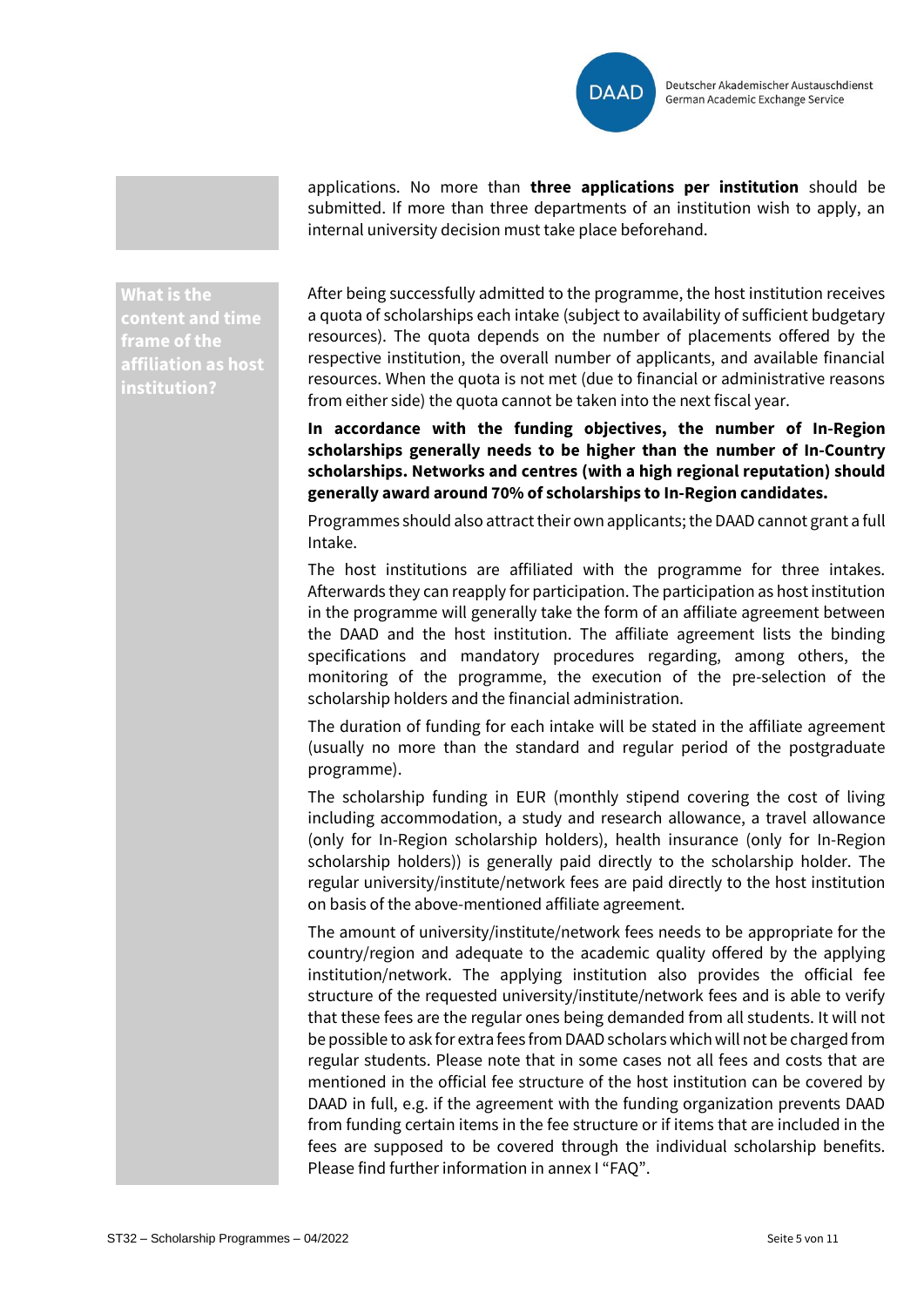

Participating institutions are usually offered the following services during the partnership: **Payment of the scholarship holders' tuition fees, seminars for coordinators (on marketing or monitoring) and for PhD supervisors, networking events, etc.** 

Scholarship holders have the possibility to also apply for additional funding possibilities such as **summer schools and research stays in Germany, and skill trainings.**

**Which are the selection criteria for applying institutions?**

The applications will be evaluated according to formal and content criteria, with a particular emphasis on the uniqueness of the (post)graduate programmes, relation to development issues and impact orientation. The following criteria will be applied in the evaluation of applications:

- 1. **Academic expertise**: The applying institution provides high quality academic education through renowned faculty and gives detailed information on all (post)graduate programme tracks that are included in the application (not more than 4).
	- It reflects cutting-edge research as well as application-oriented skills and know-how, makes use of the most up-to-date concepts, methods and methodologies in its field and shows strong motivation to continually develop and improve its academic portfolio.
	- It demonstrates its high academic quality, among other things, via the course plans/curricula to be submitted, via the academic staff list (if applicable, together with the corresponding publication list) and the number of academic supervisors available for the students of the respective (post)graduate degree track.
	- The statistical information to be submitted regarding the number of applicants, students, dropouts and graduates will further highlight the quality, competitiveness and attractiveness of the programmes.
	- The results of tracer studies and alumni evaluation show the high effectiveness of the postgraduate programmes and specify their alignment with the overall goals of the scholarship programme.
- 2. **Relevance to (regional/national) development (plans)/ linkage to the SDGs and capacity building:** The (post)graduate programme is clearly related to topics relevant to national/regional development plans, shows a strong linkage between the Sustainable Development Goals (SDGs) and the content/focus of the programme and/or the (future) employment fields of the graduates, and at the same time aims at capacity building in higher education and research.
- 3. **Cooperation and networking**: The applying institution regularly pursues cooperation and networking activities within and beyond academia, fostering inter-institutional and international exchange. Experience in managing international projects and cooperation with German partners are especially desirable.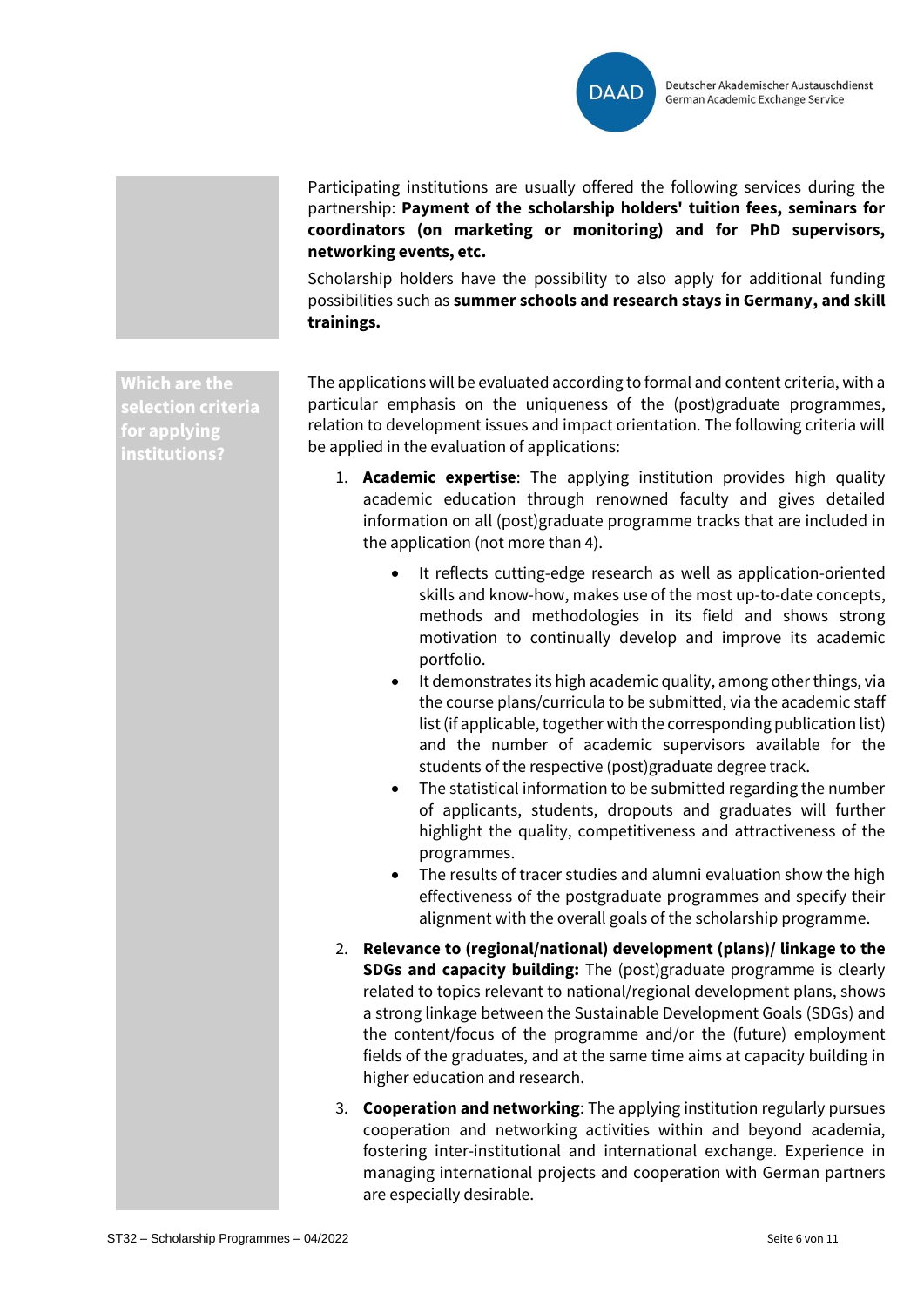

- 4. **Accreditation and quality assurance**: The applying institution and its (post)graduate programmes correspond to the higher education accreditation standards of the respective country (or – in case no accreditation system is established – meet the national/regional quality standards and requirements set by HE Commissions or National Qualification Frameworks etc.) and has graduated at least the first student intake successfully. In addition, it takes effective steps towards continuous quality assurance and quality improvement.
- 5. **Marketing and Admission process**: The applying institution demonstrates a professional marketing approach and a transparent selection process. DAAD expects the programme to be so attractive that the number of applicants is usually at least three times higher than the scholarships to be awarded.
	- It provides a concrete marketing concept on how to attract future scholarship holders to apply for the (post)graduate programmes offered by the institution considering
		- $\triangleright$  that female applicants and candidates from less privileged regions or groups are especially encouraged to apply.
		- $\triangleright$  that the focus of programme is on regional mobility, hence, on attracting In-Region applicants.
	- It describes in detail its admission process and implements measures to enhance participation of women, underprivileged groups related to, e.g., disability, social or regional background, refugees, and the admission of In-Region students.
- 6. **Infrastructure, management and staff development**: The applying institution provides sufficient infrastructure (space, equipment, service facilities), a clear organisational structure, efficient management and a strong focus on staff development. Provision of a staff development plan for the supervisors of the DAAD scholars will be an asset.
- 7. **Target group orientation: support services and professional training**: The applying institution follows a target group-oriented approach in terms of efficient support services (e.g. administrative, social, and intercultural support) and professional training, taking into account the heterogeneity of its students.
	- It provides a concrete support concept for the scholarship holders (mainly for In-Region candidates), explaining and listing the existing and planned support services and activities,
	- It offers additional and non-curricular trainings in mentoring and management skills, academic writing, usage of E-Resources etc. that enable students to apply their acquired knowledge in their subsequent academic or professional careers, stimulating change and development.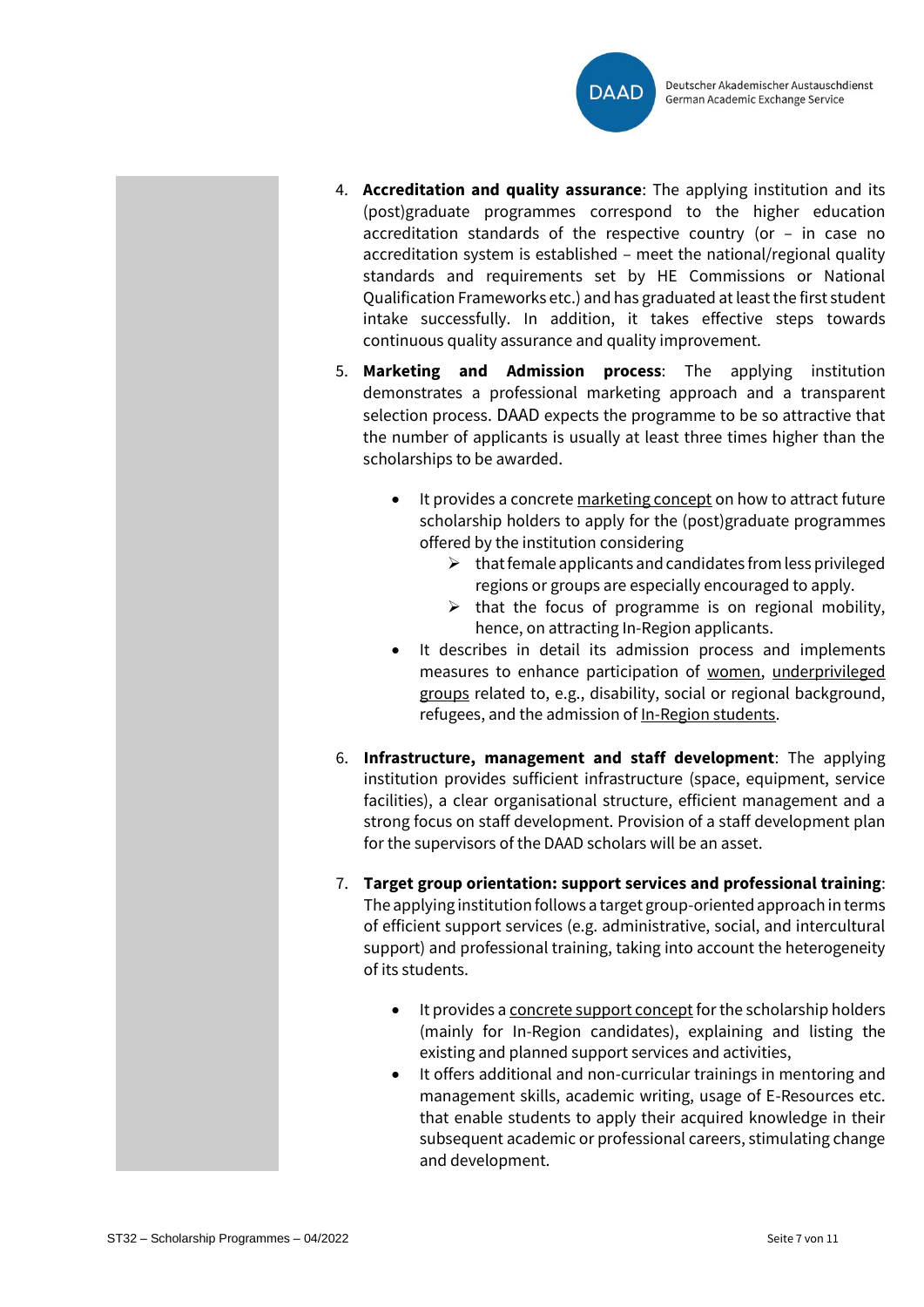

In case of a re-application of a current host institution, the selection committee will also evaluate its performance in the past affiliate period. This takes into account the number of applicants, monitoring reports and communication and cooperation behaviour in previous collaboration.

#### **Selection procedure**

The selection of host institutions is carried out by an independent committee of international peers (university professors) to be nominated by DAAD and the respective regional university associations.

The selection of scholarship holders will follow a two-step procedure. Applicants must apply for the scholarship via the DAAD portal. Parallel to this process, applicants must at the same time apply for admission at the respective Institution/University/Network using the contacts and the method that is prescribed by the institution/University/Network. The final selection will take place after the pre-selection of the DAAD and thereafter host institutions. DAAD will conduct a formal examination of the applications received via the DAAD portal according to DAAD criteria. Only the list of applicants who meet the DAAD application requirements will be availed to the Institution/University/ for the next step. The host institution will screen, pre-select and short-list applicants. A complete list of all the applicants and a pre-selection report and lists showing the participants of the pre-selection and explaining the criteria employed, must be submitted to the DAAD. The templates provided by DAAD for documentation of the pre-selection process are mandatory. The pre-selected applicants are then evaluated by an independent reviewer. DAAD reserves the right of final selection.

**Please note that with the publication of the Call for Scholarship Applications, the selection process of scholarship holders begins approximately one year prior to the start of the postgraduate program. After successful admission to the programme, the DAAD will inform the partner institutions about the exact schedule. Unfortunately, DAAD cannot accept any deviations from that process.**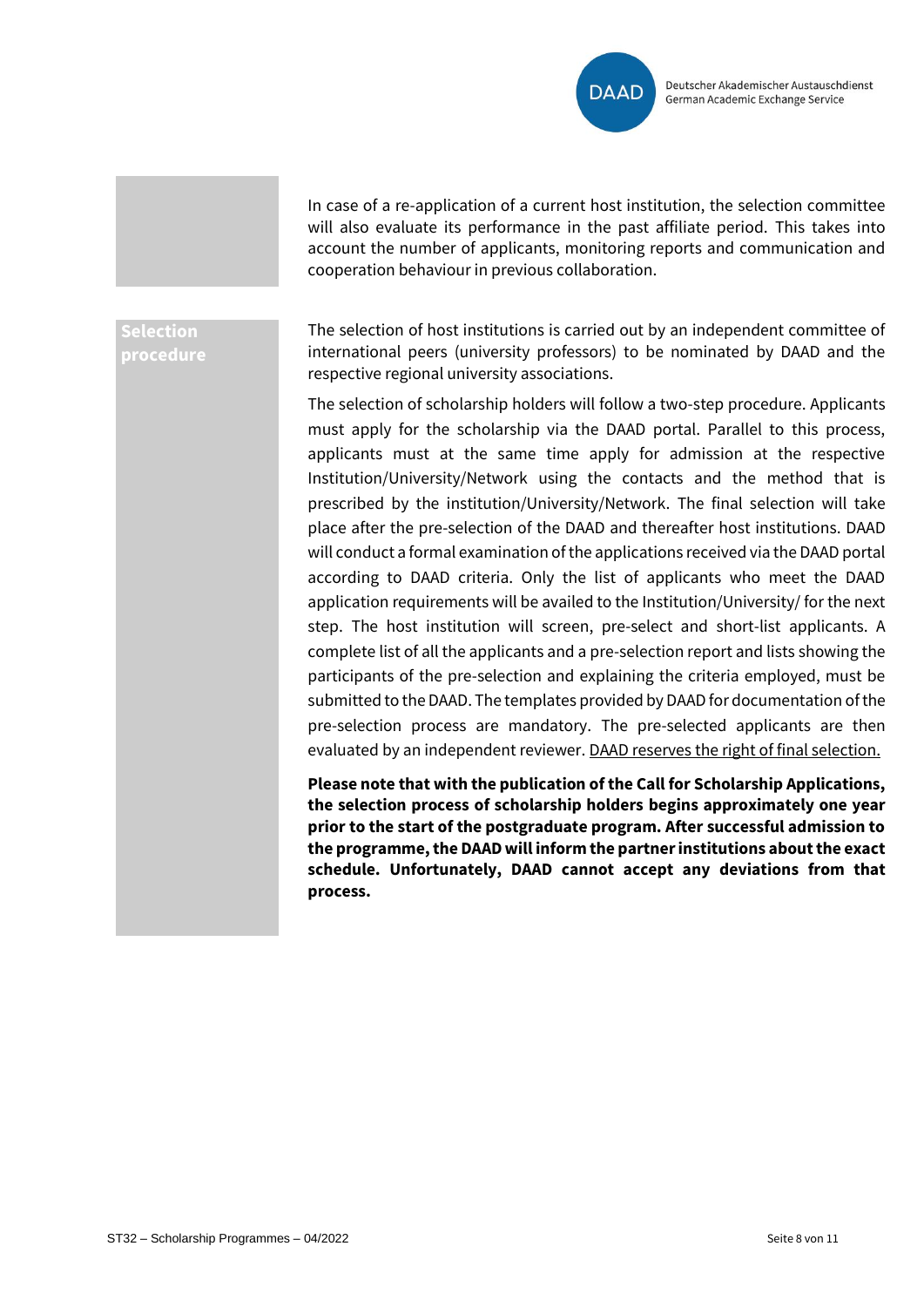

**Application process and required documents**

If more than one department of an institution would like to submit applications for this call, a separate application should be submitted for every department (but not more than three applications per institution).

Departments may list up to four (post)graduate programme tracks in their application.

**The application process for institutions has two levels.** Applying institutions that are selected on the basis of an Expression of Interest will be invited by the DAAD to submit a full application. The final selection will probably take place with the personal involvement of the representatives of the applying institutions.

In the first step, please submit only the documents required for the Expression of Interest. **Additional documents will not be considered or retained for a potential full proposal.**

#### **Level 1: Expression of interest (Deadline: June, 1 2022)**

Mandatory forms and other application documents:

• Form "Expression of Interest", to be filled out and submitted online – along with the annexes – via the following link:

<https://www.daad.de/surveys/979461?lang=en>

- For each of the (post)graduate programme tracks listed in the form "Expression of interest":
	- o *Annex I:* Proposal form (short) (→ DAAD form: *[Proposal form](http://static.daad.de/media/daad_de/pdfs_nicht_barrierefrei/infos-services-fuer-hochschulen/expression_of_interest_-_proposal_form_short.doc)*)

In the short version of the proposal form, the following aspects should be addressed in particular: General information on the institution, motivation for the application, unique character of the programme, contents and focus of the programmes, relevance to development/SDGs, cooperation and internationalisation, retention of graduates.

- o *Annex II:* Staff list of the (post)graduate programme/Supervisor list (→ DAAD form: *[Staff list](http://static.daad.de/media/daad_de/pdfs_nicht_barrierefrei/infos-services-fuer-hochschulen/expression_of_interest_-_staff_list.xls)*)
- o *Annex III:* Accreditation certificate(s) of each (post)graduate programme
- o *Annex IV:* Statistical information form of each (post)graduate programme track (→ DAAD form: *[Statistical Information](http://static.daad.de/media/daad_de/pdfs_nicht_barrierefrei/infos-services-fuer-hochschulen/expression_of_interest_-_statistical_information_form.xls)*)

Statistics on applications, students, alumni, graduation rates, dropout rates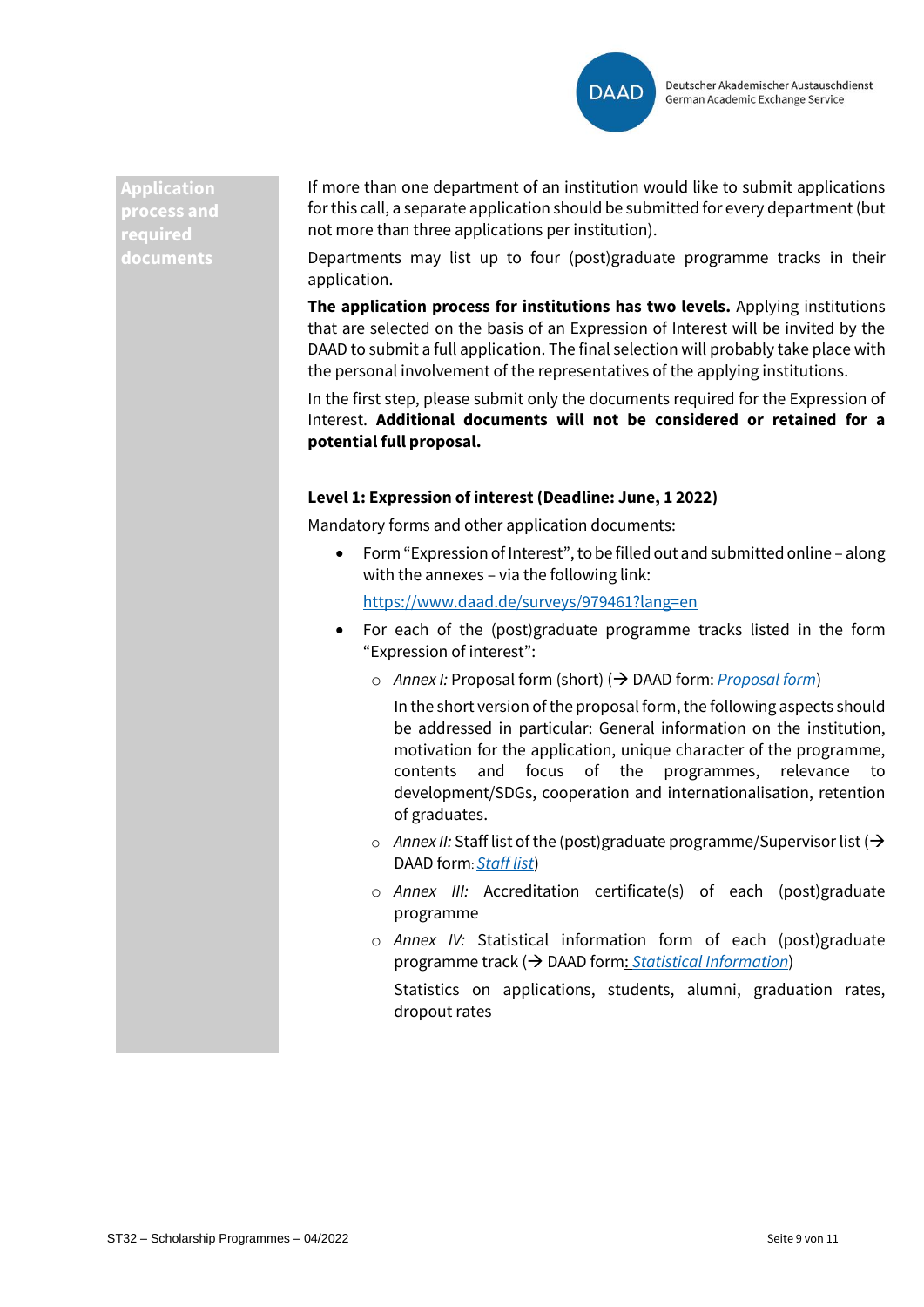

#### **Level 2: Full application (Deadline: August 9, 2022)**

Only those institutions that are selected on the basis of an Expression of Interest will be invited by the DAAD to submit a full application including the following mandatory forms and other application documents:

- Form "DAAD application", to be filled out and submitted online along with the annexes
- *Annex I:* Endorsement of the leadership of the applying university/institute/network
- *Annex II:* Organizational chart of the applying department
- *Annex III:* Academic calendar of the applying department *as well as*
- For each of the (post)graduate programme tracks listed in the form "DAAD application":
	- o *Annex IV:* Proposal form

In the proposal form, the applying department addresses the selection criteria (1-7) stated in this call for applications. If necessary, the following mandatory information can be handed as additional documents:

- $\triangleright$  results of tracer studies and alumni evaluation
- $\triangleright$  national/regional development plans
- $\triangleright$  marketing/admission concept
- ➢ support concept
- ➢ staff development concept
- o *Annex V:* Module book/course plan for each (post)graduate programme track mentioned in the application; research areas for future PhD scholars
- o *Annex VI:* Study/Course schedule
- o *Annex VIIa:* Official fee structure with university seal of each (post)graduate programme (if different) + additional explanation how the fees are used and distributed.
- o *Annex VIIb:* DAAD form to explain the official fee structure

If applicable

- Marketing samples (e.g., flyer)
- Additional documents addressing the selection criteria

Please make sure to submit only the documents that are directly related to the programme tracks mentioned in the application and/or address the selection criteria stated above. If relevant documents are part of larger documents that also concern other programmes not related to this application, you may submit excerpts of these documents, containing only the relevant pages – e.g.: instead of submitted a catalogue with all the course plans of the department, please submit